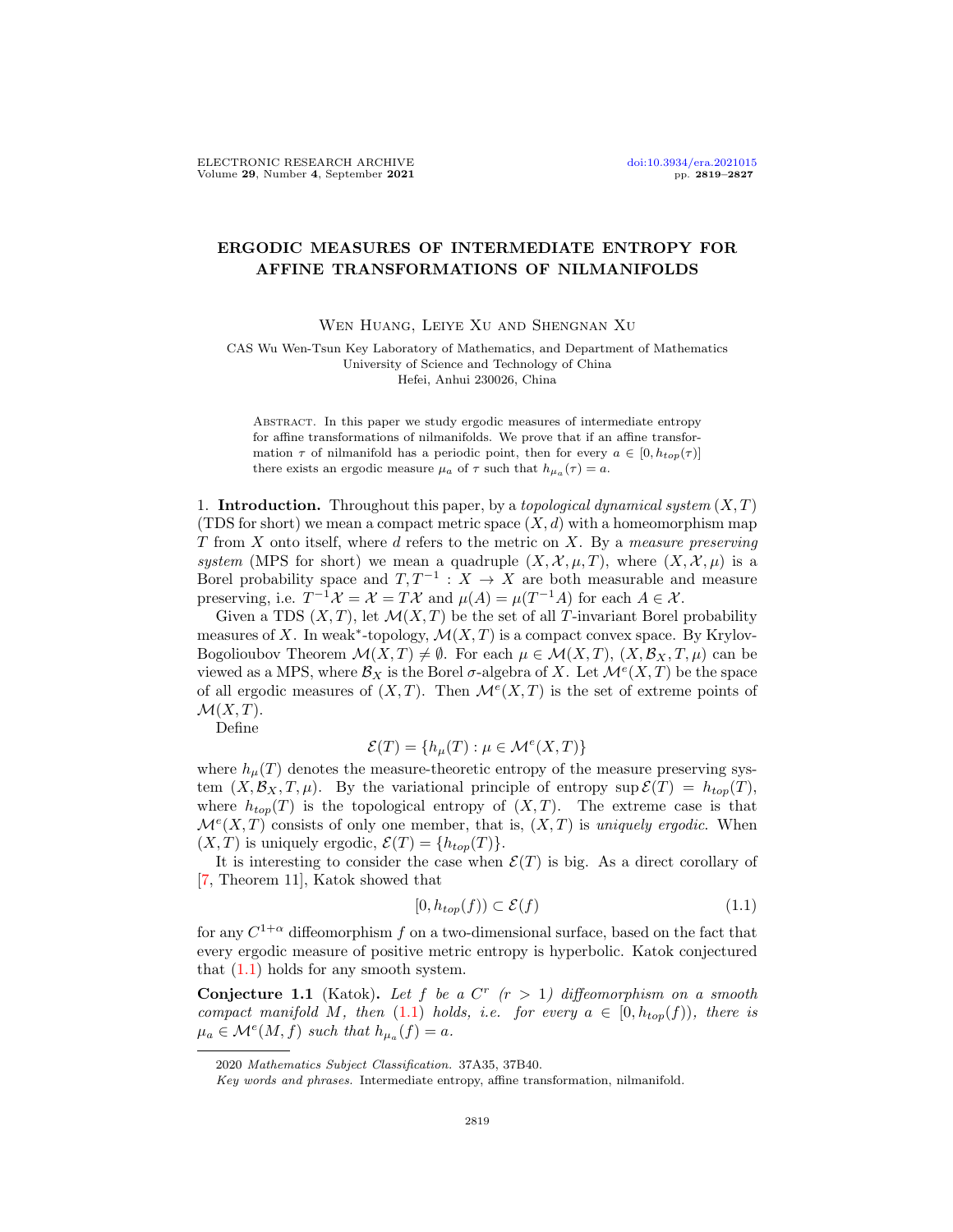We need to point out that Katok's conjecture implies that any positive entropy smooth system is not uniquely ergodic, though whether or not a smooth diffeomorphism of positive topological entropy can be uniquely ergodic is still in question (see [\[5\]](#page-8-1) for Herman's example: positive entropy minimal  $C^{\infty}$ -smooth diffeomorphisms). In [\[13,](#page-8-2) [14\]](#page-8-3), Quas and Soo showed that if a topological dynamical system satisfies asymptotic entropy expansiveness, almost weak specification property and small boundary property, then it is universal, which implies the conclusion of Katok's conjeture. Recently, Burguet [\[2\]](#page-8-4), Chandgotia and Meyerovitch [\[4\]](#page-8-5), extended the result of Quas and Soo to request only the almost weak specification property.

In this paper, we study intermediate entropy for affine transformations of nilmanifolds. Throughout this paper, by a nilmanifold  $G/\Gamma$  we mean that G is a connected, simply connected nilpotent Lie group, and  $\Gamma$  is a cocompact discrete subgroup of G. A homeomorphism  $\tau$  of  $G/\Gamma$  is an affine transformation if there exist a Γ-invariant automorphism A of G and a fixed element  $g_0 \in G$  such that  $\tau(g\Gamma) = g_0A(g)\Gamma$  for each  $g \in G$ . Our main result is the following.

<span id="page-1-0"></span>**Theorem 1.2.** Let  $G/\Gamma$  be a nilmanifold and  $\tau$  be an affine transformation of  $G/\Gamma$ . If  $(G/\Gamma, \tau)$  has a periodic point, then  $\mathcal{E}(\tau) = [0, h_{top}(\tau)].$ 

Following Lind [\[11\]](#page-8-6), we say that an affine transformation of a nilmanifold is quasi-hyperbolic if its associated matrix has no eigenvalue 1. As an application of Theorem [1.2,](#page-1-0) one has the following.

<span id="page-1-1"></span>**Theorem 1.3.** Let  $G/\Gamma$  be a nilmanifold and  $\tau$  be an affine transformation of  $G/\Gamma$ . If  $\tau$  is quasi-hyperbolic, then  $\mathcal{E}(\tau) = [0, h_{top}(\tau)].$ 

The paper is organized as follows. In Section 2, we introduce some notions. In Section 3, we prove Theorem [1.2](#page-1-0) and Theorem [1.3.](#page-1-1)

2. Preliminary. In this section, we recall some notions of entropy, nilmanifold and upper semicontinuity of entropy map.

2.1. Entropy. We summarize some basic concepts and useful properties related to topological entropy and measure-theoretic entropy here.

Let  $(X, T)$  be a TDS. A *cover* of X is a family of subsets of X, whose union is X. A partition of X is a cover of X whose elements are pairwise disjoint. Given two covers  $U, V$  of X, set  $U \vee V = \{U \cap V : U \in U, V \in V\}$  and  $T^{-i}U = \{T^{-i}U : U \in U\}$ for  $i \in \mathbb{Z}_+$ . Denote by  $N(\mathcal{U})$  the minimal cardinality among all cardinalities of subcovers of  $U$ .

**Definition 2.1.** Let  $(X, T)$  be a TDS and U be a finite open cover of X. The topological entropy of  $U$  is defined by

$$
h_{top}(T,\mathcal{U}) = \lim_{n \to +\infty} \frac{1}{n} \log N(\bigvee_{i=0}^{n-1} T^{-i} \mathcal{U}),
$$

where  $\{\log N(\bigvee_{i=0}^{n-1}T^{-i}\mathcal{U})\}_{n=1}^{\infty}$  is a sub-additive sequence and hence  $h_{top}(T,\mathcal{U})$  is well defined. The *topological entropy of*  $(X, T)$  is

$$
h_{top}(T) = \sup_{\mathcal{U}} h_{top}(T, \mathcal{U}),
$$

where supremum is taken over all finite open covers of X.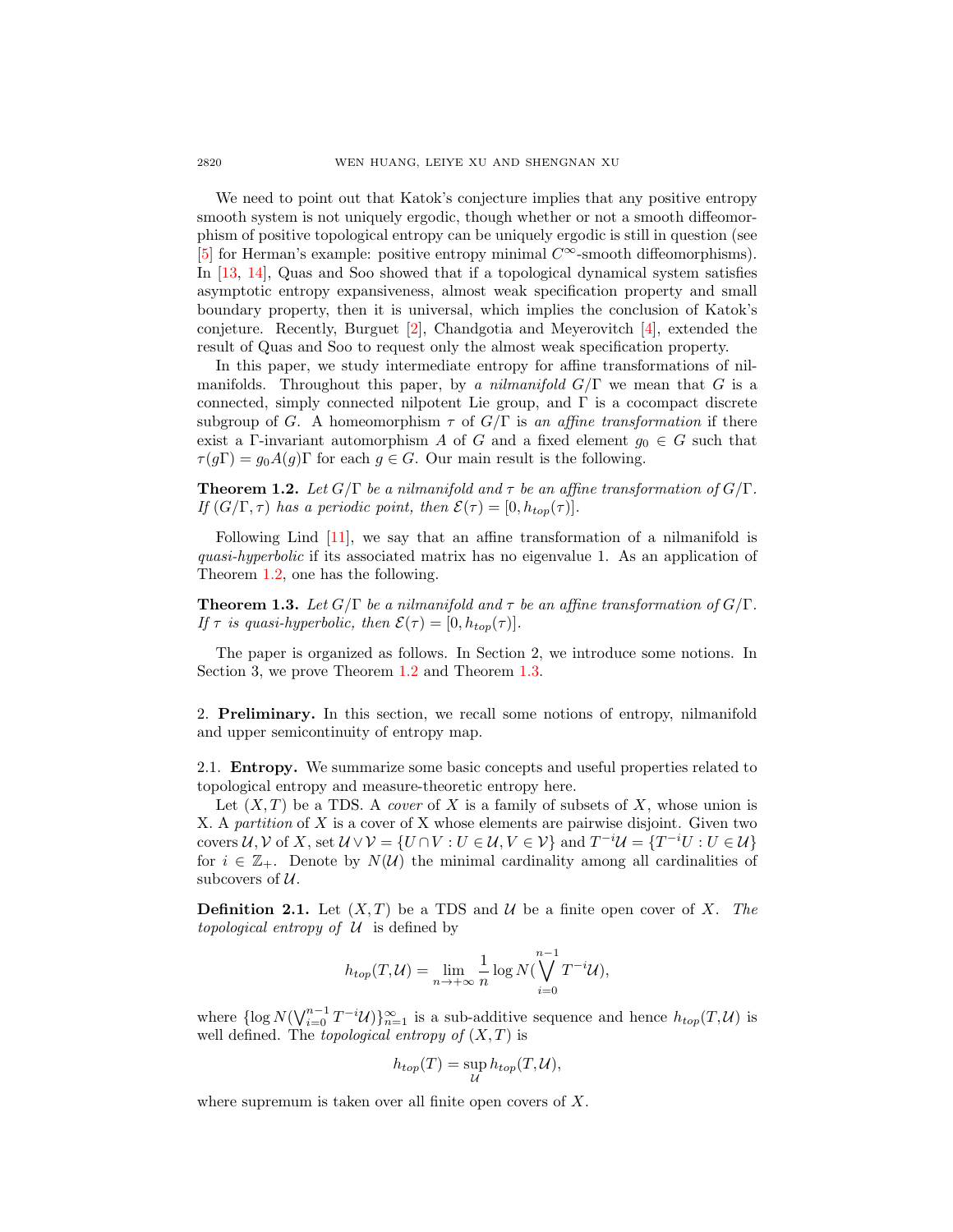A subset E of X is an  $(n, \epsilon)$ -separated set with respect to T provided that for any distinct  $x, y \in E$  there is  $0 \leq j < n$  such that  $d(T^{j}x, T^{j}y) \geq \epsilon$ . Let K be a compact subset of X. Let  $s_n^{(T)}(\epsilon, K)$  be the largest cardinality of any subset E of K which is an  $(n, \epsilon)$ -separated set. Then the Bowen's topological entropy of K with respect to  $T \left[ 1 \right]$  is defined by

$$
h_d(T, K) = \lim_{\epsilon \to 0} \limsup_{n \to \infty} \frac{\log s_n^{(T)}(\epsilon, K)}{n}.
$$

Let  $Z$  be a non-empty subset of  $X$ . The Bowen's topological entropy of  $Z$  with respect to  $T$  is defined by

$$
h_d(T, Z) = \sup_{\substack{K \subset Z \\ K \text{ is compact}}} h_d(T, K).
$$

And the Bowen's topological entropy of a TDS  $(X, T)$  is defined by  $h_d(T)$  =  $h_d(T, X)$  which happens to coincide with  $h_{top}(T)$ .

Next we define measure-theoretic entropy. Let  $(X, \mathcal{X}, \mu, T)$  be a MPS and  $\mathcal{P}_X$ be the set of finite measurable partitions of X. Suppose  $\xi \in \mathcal{P}_X$ . The entropy of  $\xi$ is defined by

$$
h_{\mu}(T,\xi) = \lim_{n \to +\infty} \frac{1}{n} H_{\mu}(\bigvee_{i=0}^{n-1} T^{-i}\xi),
$$

where  $H_{\mu}(\bigvee_{i=0}^{n-1}T^{-i}\xi) = -\sum_{A\in\bigvee_{i=0}^{n-1}T^{-i}\xi}\mu(A)\log\mu(A)$  and  $\{H_{\mu}(\bigvee_{i=0}^{n-1}T^{-i}\xi)\}_{n=1}^{\infty}$ is a sub-additive sequence. The entropy of  $(X, \mathcal{X}, T, \mu)$  is defined by

<span id="page-2-0"></span>
$$
h_{\mu}(T) = \sup_{\xi \in \mathcal{P}_X} h_{\mu}(T, \xi).
$$

The basic relationship between topological entropy and measure-theoretic entropy is given by the variational principle [\[12\]](#page-8-8).

<span id="page-2-1"></span>**Theorem 2.2** (The variational principle). Let  $(X, T)$  be a TDS. Then

$$
h_{top}(T) = \sup\{h_{\mu}(T) : \mu \in \mathcal{M}(X,T)\} = \sup\{h_{\mu}(T) : \mu \in \mathcal{M}^{e}(X,T)\}.
$$

A factor map  $\pi : (X,T) \to (Y,S)$  between the TDS  $(X,T)$  and  $(Y,S)$  is a continuous onto map with  $\pi \circ T = S \circ \pi$ ; we say that  $(Y, S)$  is a factor of  $(X, T)$ and that  $(X, T)$  is an extension of  $(Y, S)$ . The systems are said to be conjugate if  $\pi$ is bijective. In [\[8\]](#page-8-9), Ledrappier and Walters showed that if  $\pi : (X,T) \to (Y,S)$  is a factor map and  $\nu \in \mathcal{M}(Y, S)$ , then

$$
\sup_{\mu \in \mathcal{M}(X,T) \atop \pi(\mu) = \nu} h_{\mu}(T) = h_{\nu}(S) + \int_{Y} h_d(T, \pi^{-1}(y)) d\nu(y)
$$
\n(2.1)

where  $\pi(\mu)(B) = \mu(\pi^{-1}(B))$  for  $B \in \mathcal{B}_Y$ .

Let G be a compact metric group and  $\tau : G \to G$  be a continuous surjective map. Let  $\pi : (X,T) \to (Y,S)$  be a factor map. We say that  $\pi$  is a  $(G,\tau)$ -extension, if there exists a continuous map  $P: X \times G \to X$  (we write  $P(x,g) = xg$ ) such that:

- (1)  $\pi^{-1}(\pi(x)) = xG$  for  $x \in X$ ,
- (2) For any  $x \in X, g_1, g_2 \in G$ ,  $xg_1 = xg_2$  if and only if  $g_1 = g_2$ ,
- (3)  $T(xg) = T(x)\tau(g)$  for  $x \in X$  and  $g \in G$ .

The following is from [\[1,](#page-8-7) Theorem 19].

**Theorem 2.3.** Let  $\pi$  :  $(X,T) \to (Y,S)$  be a factor map. If  $\pi$  is a  $(G,\tau)$ -extension, then  $h_{top}(T) = h_{top}(S) + h_{top}(\tau)$ .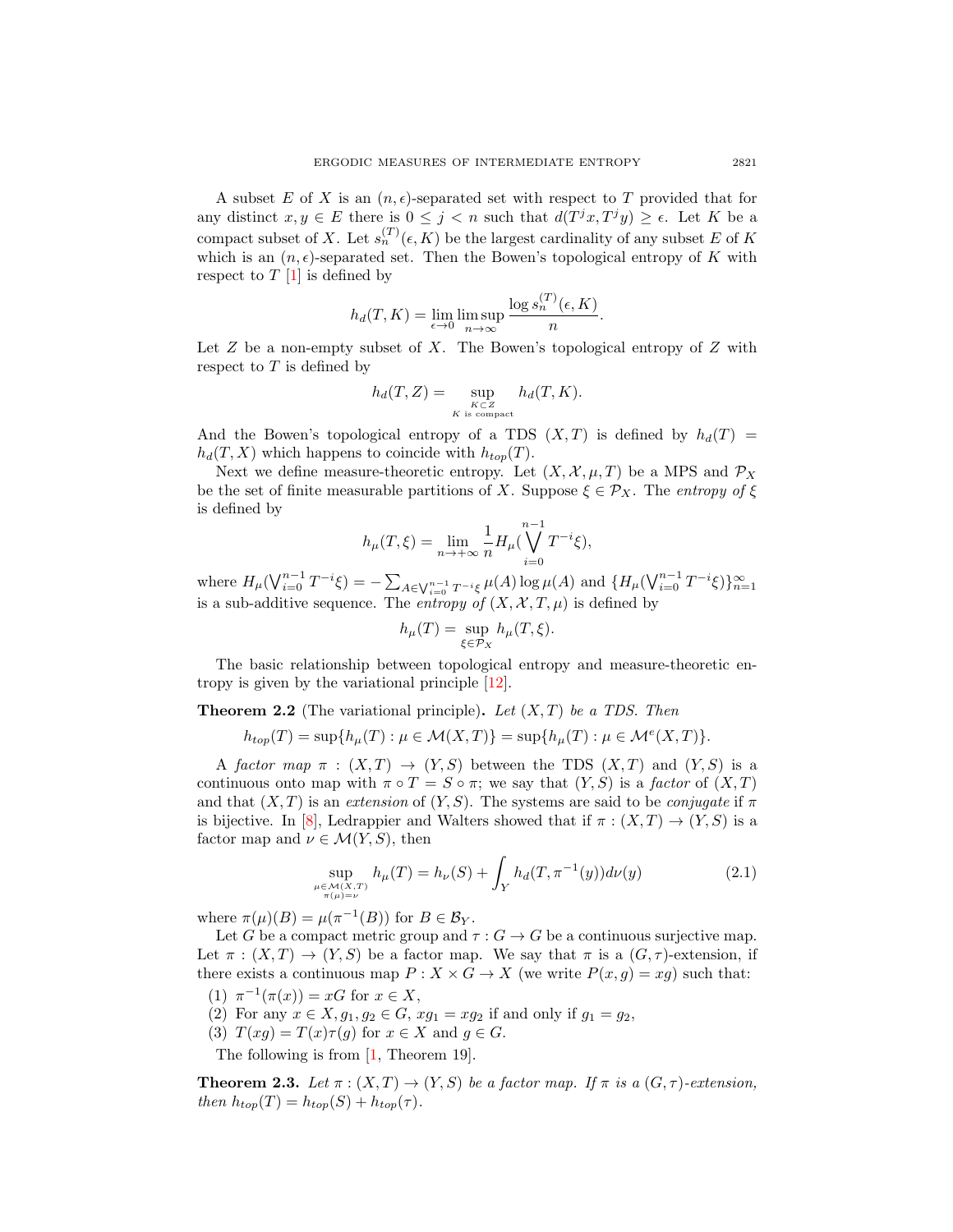<span id="page-3-2"></span>Remark 2.4. (1) In the above situation, Bowen shows that

<span id="page-3-0"></span>
$$
h_d(T, \pi^{-1}(y)) = h_{top}(\tau) \text{ for any } y \in Y,
$$
\n
$$
(2.2)
$$

where d is the metric on X. This fact is proved in the proof of  $[1,$  Theorem 19. In fact, [\(2.2\)](#page-3-0) holds in the more general situation of actions of amenable groups. This fact is given explicitly as Lemma 6.12 in the paper [\[10\]](#page-8-10).

(2) If G is a Lie group, H and N are cocompact closed subgroups of G such that N is a normal subgroup of H, then  $G/N$  and  $G/H$  are compact metric spaces and  $H/N$  is a compact metric group. Given further  $g_0 \in G$  and an automorphism A of G preserving H and N, one has the affine maps  $T: G/N \to G/N$  given by  $T(gN) = g_0A(g)N$ , and  $S: G/H \to G/H$  given by  $S(gH) = g_0A(g)H$ , and the automorphism  $\tau$  of  $H/N$  given by  $\tau(hN) = A(h)N$ . Then there is a map  $\pi : G/N \to$  $G/H$  given by  $\pi(qN) = qH$  for  $q \in G$ , and a map  $P : G/N \times H/N \to G/N$  given by  $P(qN, hN) = qhN$  for  $q, h \in G$ . These maps satisfy the conditions  $(1) - (3)$  in the definition of  $(H/N, \tau)$ -extension for the factor map  $\pi : (G/N, T) \to (G/H, S)$ . That is,  $(G/N, T)$  is an  $(H/N, \tau)$ -extension of  $(G/H, S)$ . Hence one has by [\(2.2\)](#page-3-0) that

<span id="page-3-3"></span>
$$
h_d(T, \pi^{-1}(y)) = h_{top}(\tau) \text{ for any } y \in G/H,
$$
\n(2.3)

where d is the metric on  $G/N$ .

2.2. Upper semicontinuity of entropy map. Given a TDS  $(X, T)$ , the entropy map of  $(X, T)$  is the map  $\mu \mapsto h_{\mu}(T)$  which is defined on  $\mathcal{M}(X, T)$  and has value in [0,  $\infty$ ]. For any invariant measure  $\mu$  on X, there is a unique Borel probability measure  $\rho$  on  $\mathcal{M}(X,T)$  with  $\rho(\mathcal{M}^e(X,T))=1$  such that

$$
\int_{\mathcal{M}^e(X,T)} \int_X f(x) dm(x) d\rho(m) = \int_X f(x) d\mu(x)
$$
 for all  $f \in C(X)$ .

We write  $\mu = \int_{\mathcal{M}^e(X,T)} m d\rho(m)$  and call it the ergodic decomposition of  $\mu$ . The following is standard.

<span id="page-3-1"></span>**Theorem 2.5.** Let  $(X, T)$  be a TDS. If  $\mu \in \mathcal{M}(X, T)$  and  $\mu = \int_{\mathcal{M}^e(X,T)} m d\rho(m)$ is the ergodic decomposition of  $\mu$ . Then

$$
h_{\mu}(T) = \int_{\mathcal{M}^e(X,T)} h_m(T) d\rho(m).
$$

We say that the entropy map of  $(X,T)$  is upper semicontinuous if for  $\mu_n, \mu \in$  $\mathcal{M}(X,T)$ 

 $\lim_{n \to \infty} \mu_n = \mu$  implies  $\limsup_{n \to \infty} h_{\mu_n}(T) \le h_{\mu}(T)$ .

We say that a TDS  $(X, T)$  satisfies asymptotic entropy expansiveness if

$$
\lim_{\delta \to 0} \sup_{x \in X} h_d(T, \Gamma_\delta(x)) = 0.
$$

Here for each  $\delta > 0$ ,

$$
\Gamma_{\delta}(x) := \{ y \in X : d(T^j x, T^j y) < \delta \text{ for all } j \ge 0 \}.
$$

The result of Misiurewicz [\[12,](#page-8-8) Corollary 4.1] gives a sufficient condition for upper semicontinuity of the entropy map.

**Theorem 2.6.** Let  $(X, T)$  be a TDS. If  $(X, T)$  satisfies asymptotic entropy expansiveness. Then the entropy map of  $(X, T)$  is upper semicontinuous.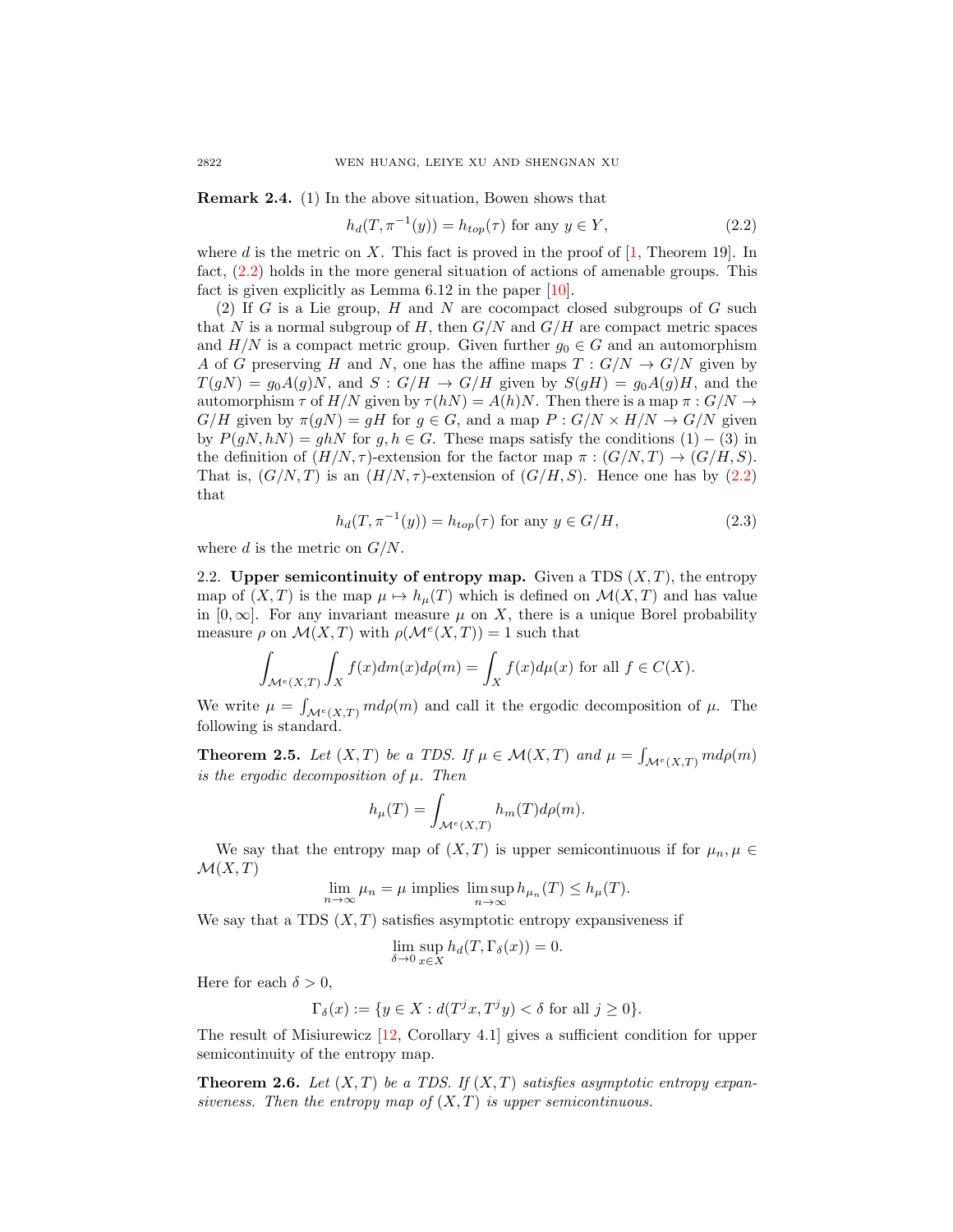The result of Buzzi [\[3\]](#page-8-11) gives a sufficient condition for asymptotic entropy expansiveness.

<span id="page-4-1"></span>**Theorem 2.7.** Let f be a  $C^{\infty}$  diffeomorphism on a smooth compact manifold M, then  $(M, f)$  satisfies asymptotic entropy expansiveness. Especially, the entropy map of  $(M, f)$  is upper semicontinuous.

3. Proof of Theorem [1.2](#page-1-0) and Theorem [1.3.](#page-1-1) In this section, we prove our main results. In the first subsection, we prove that Katok's conjecture holds for affine transformations of torus. In the second subsection, we show some properties of metrics on nilmanifolds. In the last subsection, we prove Theorem [1.2](#page-1-0) and Theorem [1.3.](#page-1-1)

3.1. Intermediate entropy for affine transformations of torus. We say that a topological dynamical system  $(Y, S)$  is universal if for every invertible non-atomic ergodic measure preserving system  $(X, \mathcal{X}, \mu, T)$  with measure-theoretic entropy strictly less than the topological entropy of S there exists  $\nu \in \mathcal{M}^e(Y, S)$  such that  $(X, \mathcal{X}, \mu, T)$ is isomorphic to  $(Y, \mathcal{B}_Y, \nu, S)$ . In [\[14\]](#page-8-3), Quas and Soo show that toral automorphisms are universal, which implies the conclusion of Katok's conjeture. By using Quas and Soo's result, we have the following.

<span id="page-4-0"></span>**Theorem 3.1.** Let  $m \in \mathbb{N}$ ,  $\mathbb{T}^m = \mathbb{R}^m / \mathbb{Z}^m$  and  $\tau$  be an affine transformation of  $\mathbb{T}^m$ . Then  $\mathcal{E}(\tau) = [0, h_{top}(\tau)].$ 

*Proof.* We think of  $\mathbb{T}^m$  as a group. Then there exist an element  $b \in \mathbb{T}^m$  and a toral automorphism  $A$  of  $\mathbb{T}^m$  such that

$$
\tau(x) = A(x) + b \text{ for each } x \in \mathbb{T}^m.
$$

Let  $\mu_h$  be the Haar measure. Then  $h_{\mu_h}(\tau) = h_{top}(\tau)$ . Let  $\mu_h = \int_{\mathcal{M}^e(\mathbb{T}^m, \tau)} \nu d\rho(\nu)$ be the ergodic decomposition of  $\mu_h$ . Then by Theorem [2.5,](#page-3-1) one has

$$
h_{top}(\tau) = \int_{\mathcal{M}^e(\mathbb{T}^m, \tau)} h_{\nu}(\tau) d\rho(\nu).
$$

By variational principle, there exists  $\mu \in \mathcal{M}^e(\mathbb{T}^m, \tau)$  such that  $h_\mu(\tau) = h_{top}(\tau)$ . Now we assume that  $a \in [0, h_{top}(\tau))$ . We have two cases.

**Case 1.** A is quasi-hyperbolic. In this case, there is  $q \in \mathbb{T}^m$  such that  $A(q) = q - b$ . We let

$$
\pi(x) = x - q
$$
 for each  $x \in \mathbb{T}^m$ .

Then  $\pi$  is a self homeomorphism of  $\mathbb{T}^m$  and  $\pi \circ \tau = A \circ \pi$ . That is,  $(\mathbb{T}^m, \tau)$ topologically conjugates to a torus automorphism. By Quas and Soo's result [\[14,](#page-8-3) Theorem 1], there exists  $\mu_a \in \mathcal{M}^e(\mathbb{T}^m, \tau)$  such that  $h_{\mu_a}(\tau) = a$ .

Case 2. A is not quasi-hyperbolic. In this case, we put

$$
H = \{ x \in \mathbb{T}^m : (A - id)^m x = 0 \}.
$$

Then H is a compact subgroup of  $\mathbb{T}^m$  and  $\mathbb{T}^m/H$  is a torus. We let  $Y = \mathbb{T}^m/H$ and  $\pi_Y$  be the natural projection from  $\mathbb{T}^m$  to Y. The induced map  $\tau_Y$  on Y is a quasi-hyperbolic affine transformation and the extension  $\pi_Y$  is distal. Therefore,  $h_{top}(\tau_Y) = h_{top}(\tau)$  and by Case 1 there exists  $\mu_a^Y \in \mathcal{M}^e(Y, \tau_Y)$  such that  $h_{\mu_a^Y}(\tau_Y) =$ a. There is  $\mu_a \in \mathcal{M}^e(\mathbb{T}^m, \tau)$  such that  $\pi_Y(\mu_a) = \mu_a^Y$ . Since the extension  $\pi_Y$  is distal, one has  $h_{\mu_a}(\tau) = h_{\mu_a^Y}(\tau_Y) = a$  (see [\[6,](#page-8-12) Theorem 4.4]).

This ends the proof of Theorem [3.1.](#page-4-0)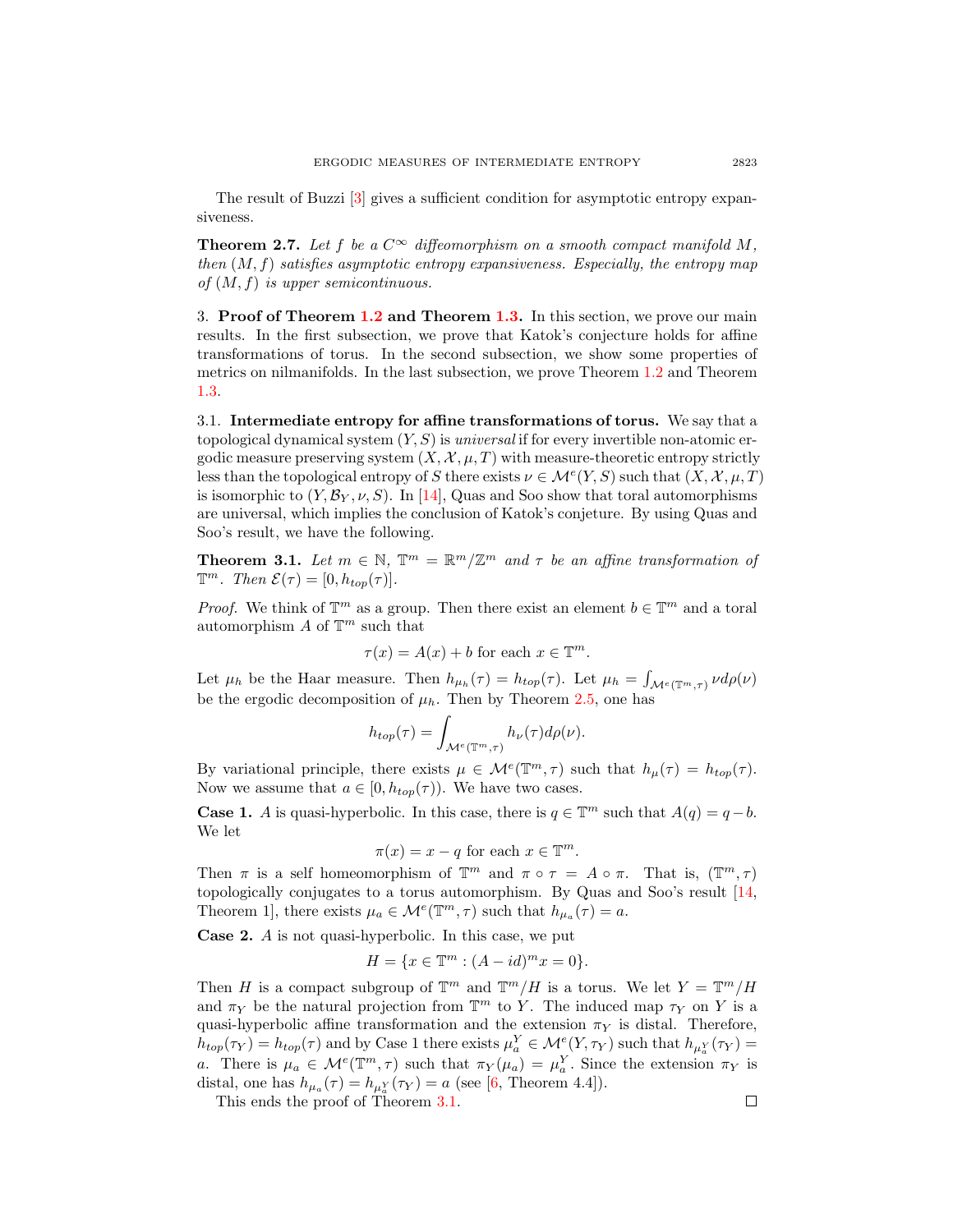3.2. Proof of Theorem [1.2](#page-1-0) and Theorem [1.3.](#page-1-1) Let G be a group. For  $q, h \in G$ , we write  $[g, h] = ghg^{-1}h^{-1}$  for the commutator of g and h and we write  $[B_1, B_2]$  for the subgroup spanned by  $\{[b_1, b_2] : b_1 \in B_1, b_2 \in B_2\}$ . The commutator subgroups  $G_j, j \geq 1$ , are defined inductively by setting  $G_0 = G_1 = G$  and  $G_{j+1} = [G_j, G]$ . Let  $s \geq 1$  be an integer. We say that G is s-step nilpotent if  $G_{s+1}$  is the trivial subgroup. Recall that an s-step nilmanifold is a manifold of the form  $G/\Gamma$  where G is a connected, simply connected s-step nilpotent Lie group, and  $\Gamma$  is a cocompact discrete subgroup of G.

If  $G/\Gamma$  is an s-step nilmanifold, then for each  $j = 1, \dots, s, G_j \Gamma$  and  $G_j$  are closed subgroups of G and  $G_i\Gamma/\Gamma$  is a closed submanifold of  $G/\Gamma$  (see Subsection 2.11 in [\[9\]](#page-8-13)).

We fix an s-step nilmanifold of the form  $G/\Gamma$  and an affine transformation  $\tau$  of  $G/\Gamma$  such that

$$
\tau(g\Gamma) = g_0 A(g)\Gamma
$$
 for each  $g \in G$ 

where  $g_0 \in G$  and A is a Γ-invariant automorphism of G. For each  $j \geq 1$ , we let

$$
A_j: G_{j-1}\Gamma/G_j\Gamma \to G_{j-1}\Gamma/G_j\Gamma: A_j(hG_j\Gamma) = A(h)G_j\Gamma \text{ for each } h \in G_{j-1}
$$

and

$$
\tau_j: G/G_j\Gamma \to G/G_j\Gamma: \tau_j(hG_j\Gamma) = g_0A(h)G_j\Gamma \text{ for each } h \in G.
$$

It is easy to see that  $\{A_j\}_{j\in\mathbb{N}}$  and  $\{\tau_j\}_{j\in\mathbb{N}}$  are well defined since  $A(G_j) \subset G_j$  for each  $j \geq 1$ .

For each  $j \geq 1$ , define the map  $\pi_{j+1}$  from  $G/G_{j+1}\Gamma$  to  $G/G_j\Gamma$  by

$$
\pi_{j+1}(gG_{j+1}\Gamma) = gG_j\Gamma \text{ for each } g \in G. \tag{3.1}
$$

It is easy to see that  $\pi_{j+1}$  is continuous and onto, and satisfies  $\pi_{j+1} \circ \tau_{j+1} = \tau_j \circ \pi_{j+1}$ . Hence, for each  $j \geq 1$ ,  $\pi_{j+1} : G/G_{j+1}\Gamma \to G/G_j\Gamma$  is a factor map. We let  $b_j =$  $h_{top}(A_i)$  for each  $j \geq 1$ . Then we have the following.

<span id="page-5-0"></span>**Lemma 3.2.** For each  $j \ge 1$  and  $y \in G/G_j \Gamma$ ,  $h_{d_{j+1}}(\tau_{j+1}, \pi_{j+1}^{-1}(y)) = b_{j+1}$  where  $d_{i+1}$  is the metric on  $G/G_{i+1}\Gamma$ .

*Proof.* In Remark [2.4](#page-3-2) (2), we let  $N = G_{j+1}\Gamma$  and  $H = G_j\Gamma$ . Then both N and H are cocompact subgroup of  $G$ . Moreover,  $N$  is a normal subgroup of  $H$ . Hence  $(G/N = G/G_{i+1}\Gamma, \tau_{i+1})$  is an  $(H/N = G_i\Gamma/G_{i+1}\Gamma, A_{i+1})$ -extension of  $(G/H = G_1\Gamma, A_{i+1})$  $G/G_i\Gamma, \tau_i$ ). By [\(2.3\)](#page-3-3), one has

$$
h_{d_{j+1}}(\tau_{j+1}, \pi_{j+1}^{-1}(y)) = h_{top}(A_{j+1}) = b_{j+1}
$$
 for every  $y \in G/G_j \Gamma$ .

This ends the proof of Lemma [3.2.](#page-5-0)

The following result is immediately from Lemma [3.2,](#page-5-0) [\(2.1\)](#page-2-0) and Theorem [2.7.](#page-4-1)

<span id="page-5-2"></span>**Lemma 3.3.** For  $j \geq 1$  and  $\nu_j \in \mathcal{M}(G/G_j\Gamma, \tau_j)$ , there exists  $\mu \in \mathcal{M}(G/G_{j+1}\Gamma)$ ,  $\tau_{j+1}$ ) such that  $h_{\mu}(\tau_{j+1}) = h_{\nu_j}(\tau_j) + b_{j+1}$ .

We have the following.

<span id="page-5-3"></span>**Corollary 3.4.**  $h_{top}(\tau_j) = \sum_{i=1}^j b_i$  for  $j \geq 1$ . Especially,  $h_{top}(\tau) = \sum_{i=1}^{s+1} b_i$ .

*Proof.* We prove the corollary by induction on j. In the case  $j = 1$ , it is obviously true. Now we assume that the corollary is valid for some  $j \in \mathbb{N}$ . Then for  $j + 1$ ,

<span id="page-5-1"></span>
$$
\Box
$$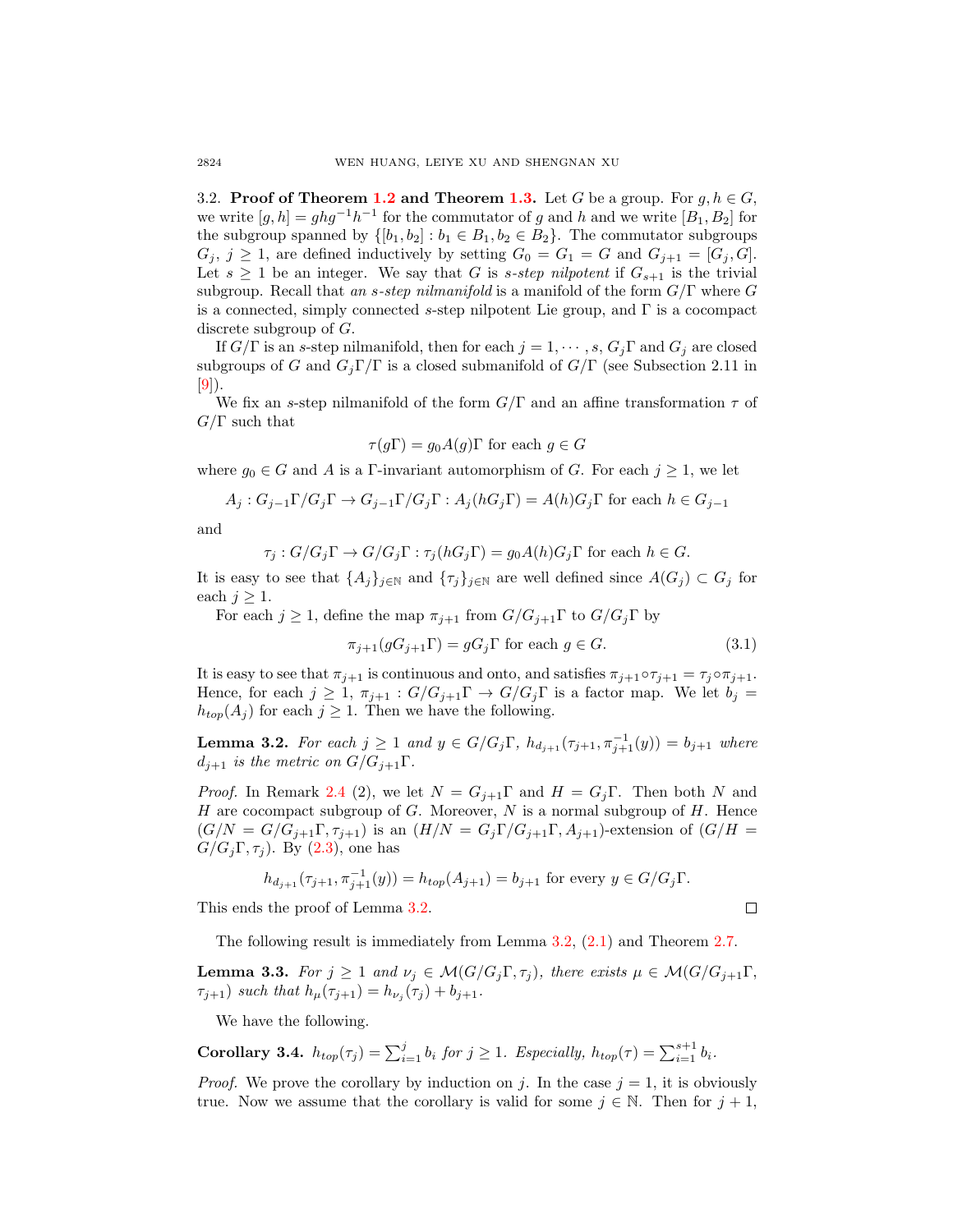let  $\pi_{i+1}$  be defined as in [\(3.1\)](#page-5-1). Then by Ledrappier and Walters's result [\(2.1\)](#page-2-0) and variational principle Theorem [2.2,](#page-2-1) we have

$$
h_{top}(\tau_{j+1}) = \sup_{\mu \in \mathcal{M}(G/G_{j+1}\Gamma, \tau_{j+1})} h_{\mu}(\tau_{j+1})
$$
  
\n
$$
\leq \sup_{\mu \in \mathcal{M}(G/G_{j}\Gamma, \tau_{j})} \left( h_{\mu}(\tau_{j}) + \int_{G/G_{j}\Gamma} h_{d_{j+1}}(\tau_{j+1}, \pi_{j+1}^{-1}(y)) d\mu(y) \right)
$$
  
\n
$$
\leq h_{top}(\tau_{j}) + \sup_{\mu \in \mathcal{M}(G/G_{j}\Gamma, \tau_{j})} \int_{G/G_{j}\Gamma} h_{d_{j+1}}(\tau_{j+1}, \pi_{j+1}^{-1}(y)) d\mu(y)
$$
  
\n
$$
= \sum_{i=1}^{j} b_{i} + b_{j+1} = \sum_{i=1}^{j+1} b_{i},
$$

where we used Lemma [3.2.](#page-5-0) On the other hand, by Lemma [3.3](#page-5-2) there exists  $\mu \in$  $\mathcal{M}(G/G_{j+1}\Gamma, \tau_{j+1})$  such that  $h_\mu(\tau_{j+1}) = \sum_{i=1}^{j+1} b_i$ . Therefore  $h_{top}(\tau_{j+1}) = \sum_{i=1}^{j+1} b_i$ . By induction, this ends the proof of Corollary [3.4.](#page-5-3)

**Remark 3.5.** We remark that the topological entropy of  $(G/\Gamma, \tau)$  is determined by the associated matrix of  $\tau$  [\[1\]](#page-8-7). That is

$$
h_{top}(\tau) = h_d(\tau) = \sum_{|\lambda_i| > 1} \log |\lambda_i|
$$

where  $\lambda_1, \lambda_2, \cdots, \lambda_m$  are the eigenvalues of the associated matrix of  $\tau$ .

<span id="page-6-0"></span>**Lemma 3.6.** For  $j \geq 1$  and  $\nu_j \in \mathcal{M}^e(G/G_j\Gamma, \tau_j)$ , there is  $\nu_{j+1} \in \mathcal{M}^e(G/G_{j+1}\Gamma, \tau_j)$  $\tau_{j+1}$ ) such that  $h_{\nu_{j+1}}(\tau_{j+1}) = h_{\nu_j}(\tau_j) + b_{j+1}.$ 

*Proof.* We fix  $\nu_j \in \mathcal{M}^e(G/G_j\Gamma, \tau_j)$ . Let  $\pi_{j+1}$  be defined as in [\(3.1\)](#page-5-1). By Lemma [3.3,](#page-5-2) there exists  $\nu \in \mathcal{M}(G/G_{j+1}\Gamma, \tau_{j+1})$  such that

$$
h_{\nu}(\tau_{j+1}) = \sup_{\mu \in \mathcal{M}(G/G_{j+1}\Gamma, \tau_{j+1}) \atop \pi_{j+1}(\mu) = \nu_j} h_{\mu}(\tau_{j+1}) = h_{\nu_j}(\tau_j) + b_{j+1}.
$$

We fix such  $\nu$  and assume that the ergodic decomposition of  $\nu$  is

$$
\nu = \int_{\mathcal{M}^e(G/G_{j+1}\Gamma, \tau_{j+1})} m d\rho(m).
$$

Then by property of ergodic decomposition, one has

$$
\rho(\{m \in \mathcal{M}^e(G/G_{j+1}\Gamma, \tau_{j+1}) : \pi_{j+1}(m) = \nu_j\}) = 1.
$$

Therefore, for  $\rho$ -a.e.  $m \in \mathcal{M}^e(G/G_{j+1}\Gamma, \tau_{j+1}),$ 

$$
h_m(\tau_{j+1}) \le h_{\nu}(\tau_{j+1}) = h_{\nu_j}(\tau_j) + b_{j+1}.
$$

Hence by Theorem [2.5,](#page-3-1) one has

$$
h_{\nu_j}(\tau_j) + b_{j+1} = h_{\nu}(\tau_{j+1}) = \int_{\mathcal{M}^e(G/G_{j+1}\Gamma, \tau_{j+1})} h_m(\tau_{j+1}) d\rho(m) \le h_{\nu_j}(\tau_j) + b_{j+1}.
$$

We notice that the equality holds only in the case  $h_m(\tau_{j+1}) = h_{\nu_j}(\tau_j) + b_{j+1}$  for  $\rho$ a.e.  $m \in \mathcal{M}^e(G/G_{j+1}\Gamma, \tau_{j+1})$ . Therefore, there exists  $\nu_{j+1} \in \mathcal{M}^e(G/G_{j+1}\Gamma, \tau_{j+1})$ such that

$$
h_{\nu_{j+1}}(\tau_{j+1}) = h_{\nu_j}(\tau_j) + b_{j+1} \text{ and } \pi_{j+1}(\nu_{j+1}) = \nu_j.
$$
  
proof of Lemma 3.6

This ends the proof of Lemma [3.6.](#page-6-0)

Now we are ready to prove our main results.

 $\Box$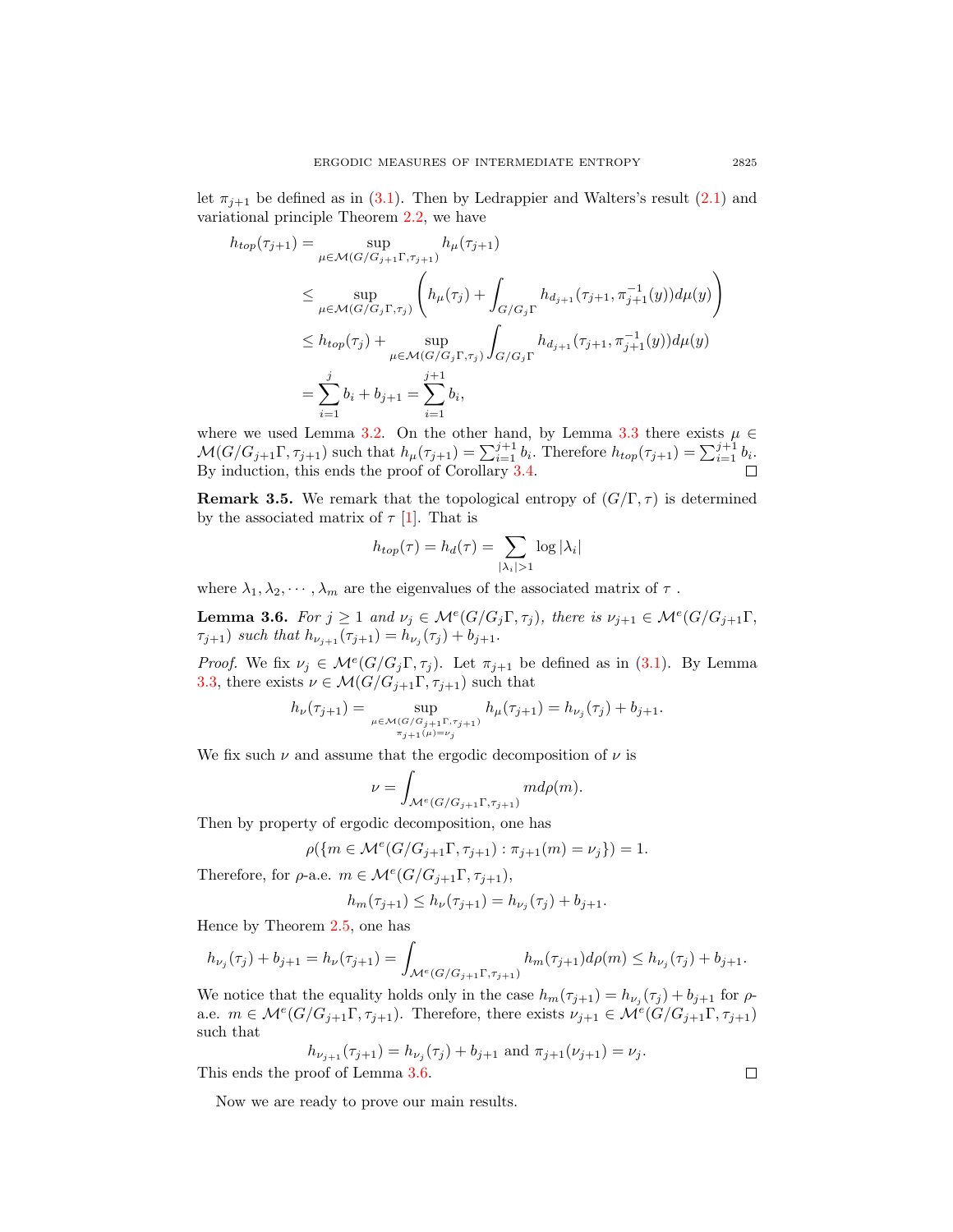*Proof of Theorem [1.2.](#page-1-0)* Firstly we assume that  $(G/\Gamma, \tau)$  has a fixed point pΓ. We fix a real number  $a \in [0, h_{ton}(\tau)]$ . We are going to show that there exists  $\mu_a \in$  $\mathcal{M}^{e}(G/\Gamma,\tau)$  such that  $h_{\mu_a}(\tau) = a$ . By Corollary [3.4,](#page-5-3) we can find an  $i \in \{1,2,\cdots,s,$  $s+1$ } such that

$$
\sum_{j=i+1}^{s+1} b_j \le a \le \sum_{j=i}^{s+1} b_j.
$$

Since pΓ is a fixed point of  $(G/\Gamma, \tau)$ , there exists  $\gamma \in \Gamma$  such that  $g_0A(p) = p\gamma$ . Therefore,

$$
\tau_i(pG_{i-1}\Gamma/G_i\Gamma) = p\gamma G_{i-1}\Gamma/G_i\Gamma \subset p[\gamma, G_{i-1}]G_{i-1}\gamma\Gamma/G_i\Gamma \subset pG_{i-1}\Gamma/G_i\Gamma,
$$

where we used the fact  $[\gamma, G_{i-1}] \subset G_{i-1}$ . That is,  $(pG_{i-1}\Gamma/G_i\Gamma, \tau_i)$  is a TDS. We let

$$
\pi(phG_i\Gamma) = hG_i\Gamma \text{ for each } h \in G_{i-1}.
$$

Then for each  $h \in G_{i-1}$ , one has

 $\pi \circ \tau_i (phG_i\Gamma) = p^{-1}g_0A(p)A(h)G_i\Gamma = \gamma A(h)G_i\Gamma = A(h)\gamma[\gamma,A(h)]G_i\Gamma = A(h)G_i\Gamma$ where we used the fact  $[\gamma, A(h)] \in G_i$  since  $h \in G_{i-1}$ . Therefore  $\pi \circ \tau_i(phG_i\Gamma)$  $A_i \circ \tau_i(phG_i\Gamma)$  for each  $h \in G_{i-1}$ . That is  $\pi \circ \tau_i = A_i \circ \pi$ . Hence,

 $(pG_{i-1}\Gamma/G_i\Gamma,\tau_i)$  topologically conjugates to  $(G_{i-1}\Gamma/G_i\Gamma,A_i)$ .

Notice that  $(G_{i-1}\Gamma/G_i\Gamma, A_i)$  is a toral automarphism and  $h_{top}(A_i) = b_i$ . By The-orem [3.1,](#page-4-0) there exists  $\nu_i \in \mathcal{M}^e(G/G_i\Gamma, \tau_i)$  such that  $h_{\nu_i}(\tau_i) = a - \sum_{j=i+1}^{s+1} b_j$ . Combining this with Lemma [3.6,](#page-6-0) there exists an ergodic measure  $\mu_a = \nu_{s+1} \in$  $\mathcal{M}^e(G/G_{s+1}\Gamma,\tau_{s+1}) = \mathcal{M}^e(G/\Gamma,\tau)$  such that

$$
h_{\mu_a}(\tau) = h_{\nu_{s+1}}(\tau_{s+1}) = h_{\nu_i}(\tau_i) + \sum_{j=i+1}^{s+1} b_j = a.
$$

Thus  $\mu_a$  is the ergodic measure as required.

Now we assume that  $(G/\Gamma, \tau)$  has a periodic point. By assumption, there exists  $m \in \mathbb{N}$  such that  $(G/\Gamma, \tau^m)$  has a fixed point. Since  $\tau^m$  is an affine transformation of  $G/\Gamma$ , by argument above, there exists  $\mu \in \mathcal{M}^e(G/\Gamma, \tau^m)$  such that  $h_\mu(\tau^m) = ma$ . Put  $\mu_a = \frac{1}{m} \sum_{j=0}^{m-1} \tau^j(\mu)$ . It is easy to see that  $\mu_a \in \mathcal{M}^e(G/\Gamma, \tau)$  and  $h_{\mu_a}(\tau) =$  $\frac{h_\mu(\tau^m)}{m} = a$ . Thus  $\mu_a$  is the ergodic measure as required.

This ends the proof of Theorem [1.2.](#page-1-0)

$$
\qquad \qquad \Box
$$

<span id="page-7-0"></span>**Proposition 3.7.** Let G be an s-step nilpotent Lie group and A be a quasi-hyperbolic automorphism of G. Then for  $g \in G$ , there exists  $p \in G$  such that  $gA(p) = p$ .

*Proof.* We prove the proposition by induction on s. In the case  $s = 1$ , it is obviously true. Now we assume that the Proposition is valid in the case  $s = k$ . Then in the case  $s = k + 1$ , we fix  $g \in G$ . Notice that  $G/G_{k+1}$  is a k-step nilpotent Lie group. There exists  $\tilde{p} \in G$  such that  $gA(\tilde{p})G_{k+1} = \tilde{p}G_{k+1}$ . There exists  $\bar{g} \in G_{k+1}$  such that  $gA(\tilde{p})\bar{g} = \tilde{p}$ . There exists  $p' \in G_{k+1}$  such that  $\bar{g}^{-1}A(p') = p'$ . In the end, we let  $p = \tilde{p}p'$ . Then

$$
gA(p) = gA(\tilde{p})A(p') = \tilde{p}\bar{g}^{-1}\bar{g}p' = \tilde{p}p' = p.
$$

By induction, we end the proof of Proposition [3.7.](#page-7-0)

 $\Box$ 

Proof of Theorem [1.3.](#page-1-1) This comes immediately from Proposition [3.7](#page-7-0) and Theorem [1.2.](#page-1-0) $\Box$